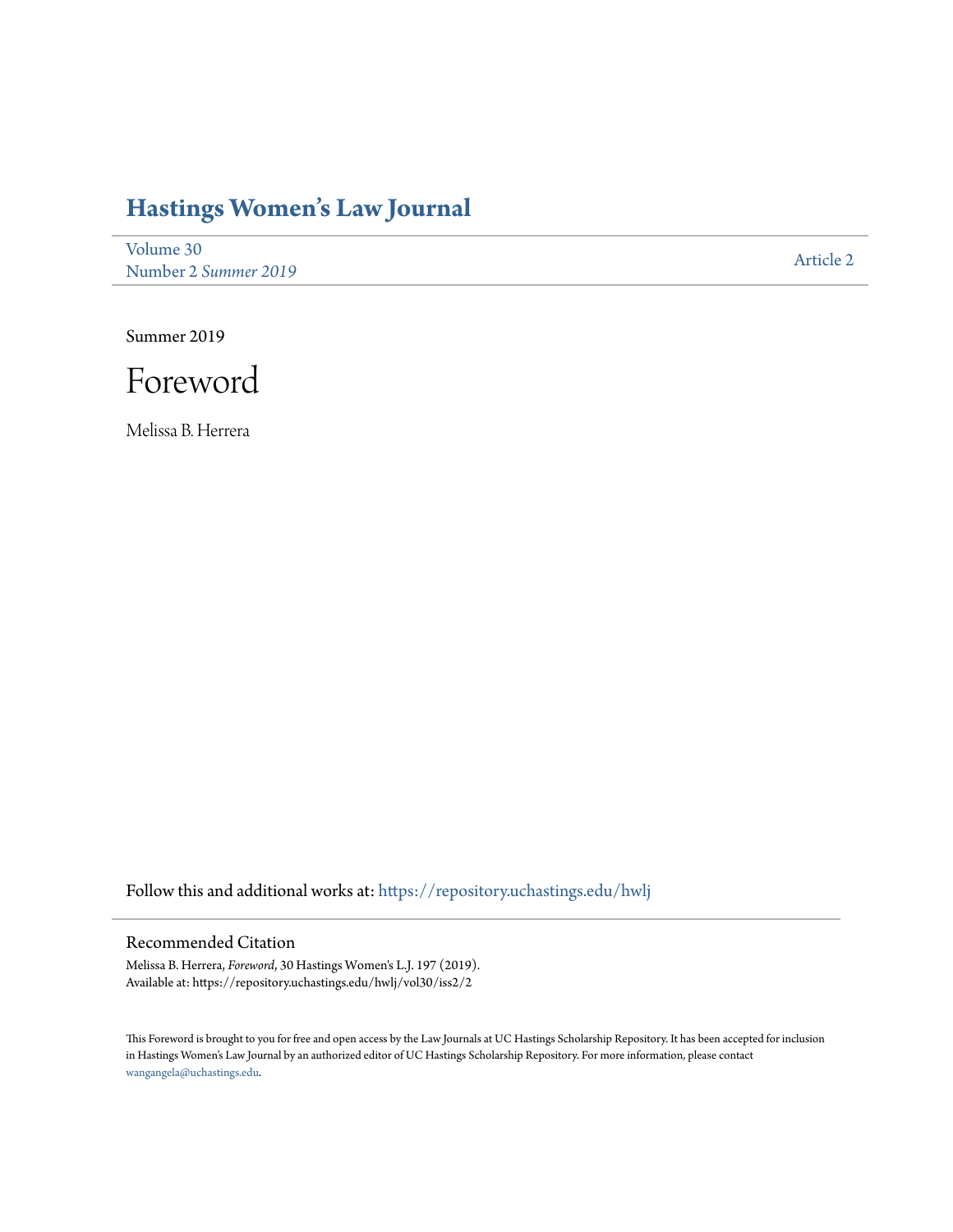## Foreword

*You have to act as if it were possible to radically transform the world. And you have to do it all time.* 

*—*Angela Davis

U.C. *Hastings Women's Law Journal* is proud to celebrate our 30th year anniversary. Together, as an ideologue we have accomplished so much, not because of dogmatic adherence to a belief system, but rather, because of our acceptance and willingness to serve as voice for those outside of the conventional margins of legal scholarship.

For thirty years *Hastings Women's Law Journal* has published ground breaking, unconventional scholarship. Our 30th anniversary edition did not disappoint, our authors have addressed issues as far and wide as domestic violence and the future of VAWA in our current political climate, the intersection between the law and social sciences, and the rise of girls courts.

Our 30th anniversary volume, as we well as the theme for our commemorative gala, were inspired by Rosa Parks' quote, "*Stand for something or you will fall for anything. Today's mighty oak is yesterday's nut that held its ground*." Our issue and gala were both a dedication and celebration of the strong women and allies who have courageously stood up for what they believed in. At our gala, we had the distinct privilege of honoring two Hastings faculty members who embodied this ideal through their work and activism. Professors Emily Murphy and D. Kelly Weisberg, we thank you for your courage to stand up against injustice and speak up for those who cannot do so for themselves.

Now more than ever, it is vital that we coalesce around the ideals we have in common in order to stand strong against the ills faced by women and others marginalized in our society. I am proud to have taken part in this radical work as Editor-in-Chief of *Hastings Women's Law Journal* for the 2018-2019 school year. The time has come to pass on the duty of steering this platform to our incoming Co-Editors-in-Chief, Katelyn Dembowski and Jullian Sekona. I know that they will continue to advance the project and purpose of intersectional feminist jurisprudence.

Thank you to all of the Executive Editors and Staff Editors who make this publication possible. I would also like to extend our gratitude to all of the authors who have contributed their works to the journal throughout